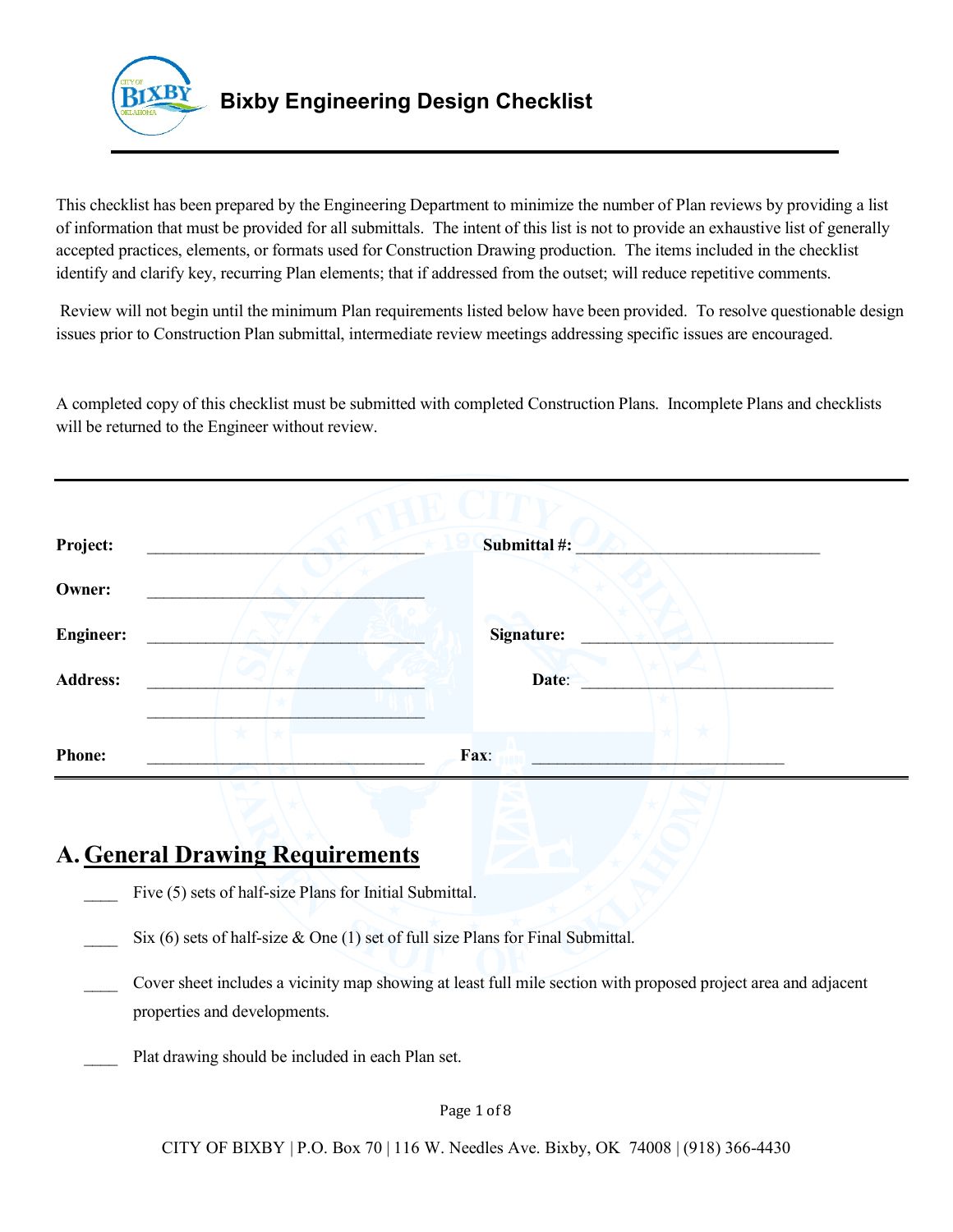

- \_\_\_\_ North arrow and scale bars provided on all sheets.
- Maximum Drawing Scales:  $1" = 100'$  on Plan Sheets.  $1" = 50'$  Horizontal and  $1" = 5'$  Vertical on Plan & Profile Sheets.
- $\mu$  Min. Lettering height = 0.12".
- \_\_\_\_ Title block on each sheet includes the project title, owner's and engineer's name, drawing description, page number, and date.
- All improvements may be located at the project site from dimensions shown on the drawings based on established physical objects. No improvements shall need to be scaled off of the drawings to be located at the project site, or need for the designer to physically locate the improvement at the project site.
- \_\_\_\_ Vertical control is based on USGS datum (NAVD '88) and bench marks are shown on each plan view drawing. Horizontal control points are based on the State Plane Coordinate System (NAD 83 Feet Ok North) used by the City of Bixby. Control points are shown and labeled.
- All easements and right-of-way required for improvement Construction have been identified, dedicated and shown on the Plans. Appropriate Book and Page listed for each instrument.
- \_\_\_\_ Call OKIE symbol included on Cover and Plan sheets.
- Legend provided on all Plan sheets.
- **EXECUTE:** Benchmarks located and labeled on each Plan set.
- \_\_\_\_ Soil Borings shown on each Plan set.
- 100-year floodplain boundaries and Wetland boundaries are shown on all Plan sheets.
- All existing and proposed obstructions, above and below ground, are included in drawings.
- **Existing and proposed utilities shown in Plan drawings.**
- \_\_\_\_ Existing contours are always shown with dashed, light line. Proposed contours are shown as continuous, heavy line.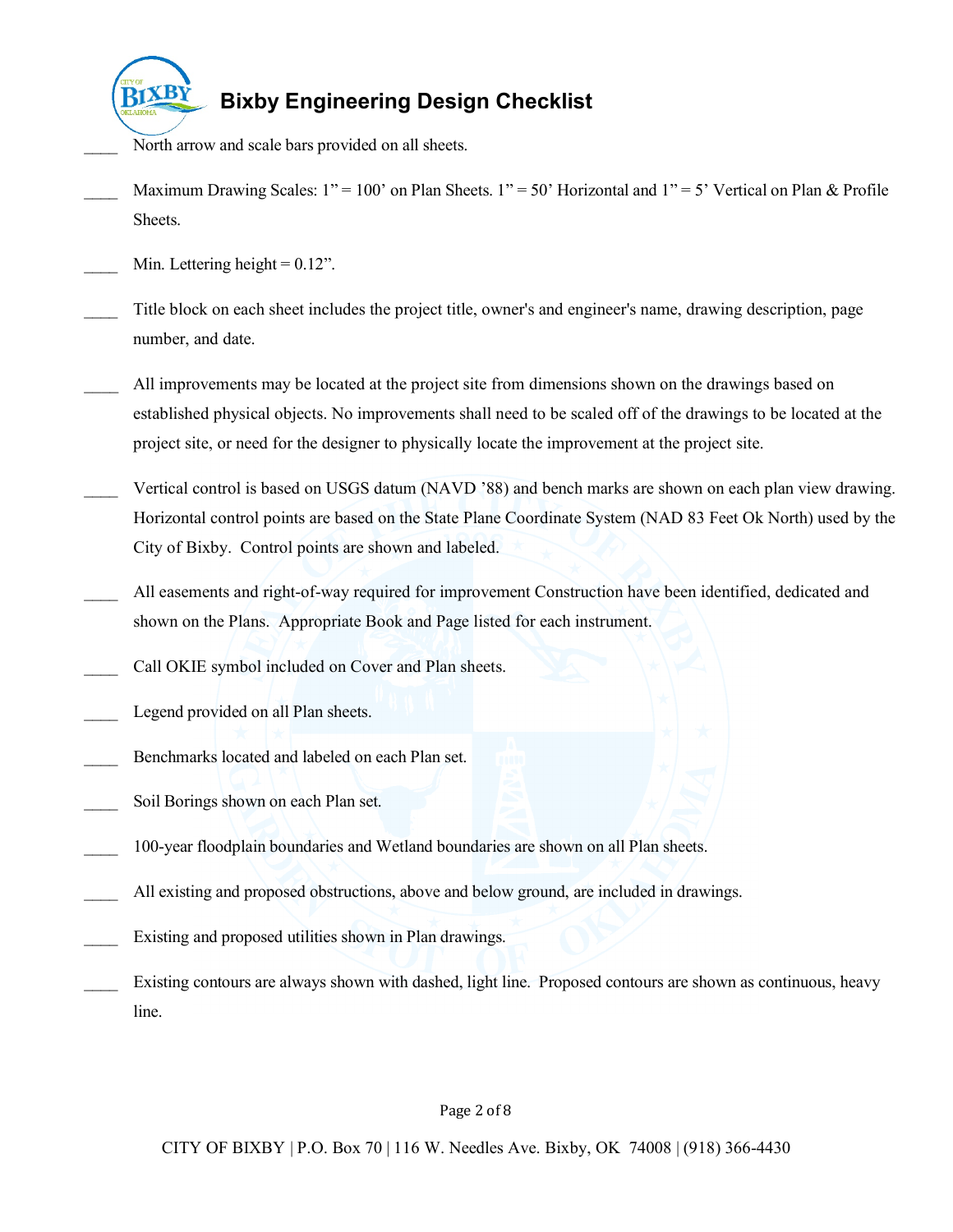

## **B. Streets and Sidewalks**

- Soils Report with paving design recommendation submitted.
- \_\_\_\_ Typical street sections and paving details provided, dimensioned and labeled.
- Maximum cross slope used  $= 3/8$ " per foot.
- \_\_\_\_ For Residential asphalt streets, base course is specified as Type A and surface course is specified as Type C.
- \_\_\_\_ ODOT Standards to be used are listed on Cover sheet.
- \_\_\_\_ Geometric design and sight triangles provided in accordance with Engineering Criteria Manual.
- \_\_\_\_ Complete geometric layout and curve data for horizontal layout provided.
- \_\_\_\_ Finish contours shown in Plan drawings.
- \_\_\_\_ Intersection details for each intersection are included in drawings. Spot elevations, exact horizontal location, and flow arrows are provided.
- Wheelchair ramp locations labeled and ramp design specified.
- \_\_\_\_ Vertical curve data included for each curve: Tangent Grades, Curve Length, VPC Sta., VPI Sta., VPT Sta., High Point (crest), Low Point (Sag) , K, and Design Speed.
- \_\_\_\_ Fill areas shown, hatched, and labeled on Profiles.
- \_\_\_\_ Profiles show existing and proposed grades for roadway centerline and proposed grade for right-of-way lines on each side of roadway.
- \_\_\_\_ Storm water drainage inlet locations are labeled and stationed.

## **C. Storm Water Drainage**

Storm Water Detention and Drainage Report meeting requirements of Section D submitted. Report contains detailed hydrologic and hydraulic calculations for storm water drainage system including storm sewers, culverts, bridges, erosion control measures (i.e. riprap), and an evaluation of downstream tailwater conditions that affect system hydraulic performance.

Page 3 of 8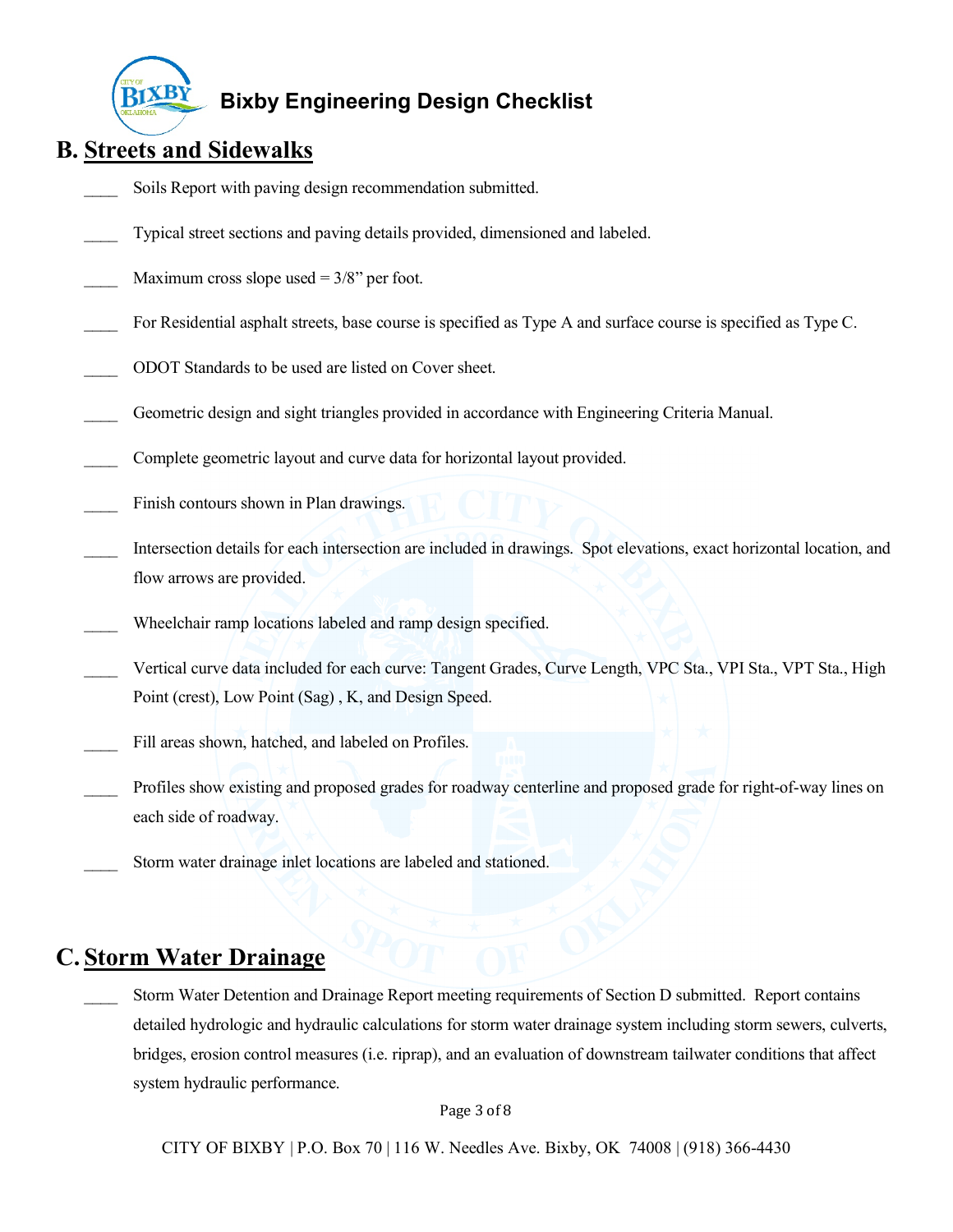

- \_\_\_\_ Floodplain development issues, where applicable, have been addressed. Floodplain areas have been placed within Reserve Areas. Compensatory storage calculations including cut/fill summary with supporting cross section information has been prepared and submitted. Required CLOMRs have been prepared and submitted to FEMA.
- 404 Permit and Wetland issues, where applicable, have been pursued and addressed with the U.S. Army Corps of Engineers.
- Detention facility and outlet structure construction details provided including geometric layout data and low flow concrete trickle channels.
- \_\_\_\_ Grading Plan showing existing and finish grade contours is included in the Plan set.
- \_\_\_\_ Finished Contours and Finished Floor elevations for each lot shown on Plan drawings. Spot elevations are used as required to show grading in and around individual building sites.
- \_\_\_\_ Overland drainage across more than two lots has been prevented by the use of storm water drainage structures or overland drainage easements containing vegetated swales or channels.
- Storm water drainage maps for on-site and off-site drainage along with inlet & structure design and hydrology/hydraulic summary are included in drawings.
- \_\_\_\_ Off-site discharge or receipt of runoff addressed with adequate easements, drainage structures, and permanent erosion control measures.
- Legend showing inlet and structure design designations provided.
- \_\_\_\_ Each structure labeled with unique identifier used in Drainage calculations, on Plan drawings and on Profiles.
- \_\_\_\_ Structures with Stations and Grate/Rim/Invert elevations shown on the profiles.
- $\mu$  Max time of concentration to any inlet = 10 minutes for Residential and 5 minutes for Industrial/Commercial areas.
- Pipe label, size, material, and length of run included on Plans and on Profiles. Culvert end treatments are also specified where applicable.
- \_\_\_\_ Cadi-Lok type wrap has been specified for RCP storm sewer joints in sandy soils.
- \_\_\_\_ Pipe grades, capacity, design flows, and flow velocities are labeled on Profiles (including culverts and tailwater conditions).

#### Page 4 of 8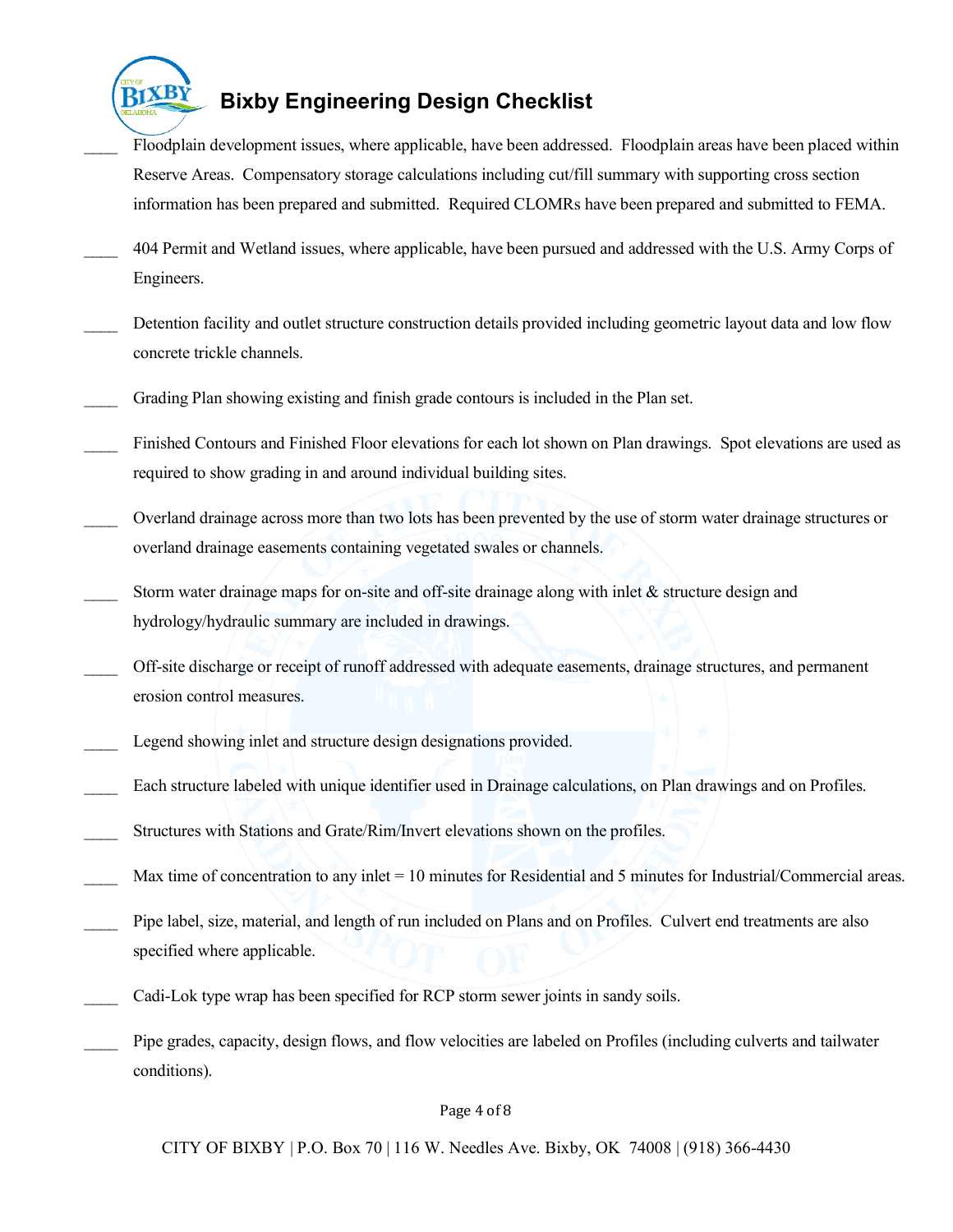

- Existing and proposed grades shown on Profiles. Existing and proposed grades for culverts shall be extended a minimum of 50' upstream and downstream of the end of the pipe.  $\overline{\phantom{a}}$
- **EXECUTE:** Street crossings shown and labeled on Profiles.
- EGL and HGL grades are shown on Profiles (including culverts and tailwater conditions).
- \_\_\_\_ Typical sections for drainage swales and channels are provided. Design information including flow rate and velocity included with details.
- Storm Water Pollution Plan in accordance with ODEQ regulations has been prepared and submitted.
- \_\_\_\_ Erosion Control Plan addressing temporary construction measures and long term permanent measures has been prepared and submitted.
- \_\_\_\_ Calculations for riprap sizing and/or other erosion control measures is included in Detention and Drainage Report.
- \_\_\_\_ Filter fabric provided for all riprap installations.

## **D. Sanitary Sewer**

- Sewer located 12.5' from property line within 17.5' perimeter easement.
- Sewer located 7' from property line within 11' easement.
- Offset dimensions of sewer line from property labeled on Plans.
- Sewer adjacent to street right-of-way is placed on the side of the street opposite water line location.
- Sewers terminating in manhole project a minimum of 15' into property served.
- \_\_\_\_ Manholes provided at all at the end of each line, at all changes in grades, size, or alignment; at all intersections; and at distances not greater than 400 feet for sewers 15 inches or less, and 500 feet for sewers 18 to 30 inches.
- Manhole spacing at 500' in streets or parking areas pre-approved by City.
- Manholes located outside of paved areas.

#### Page 5 of 8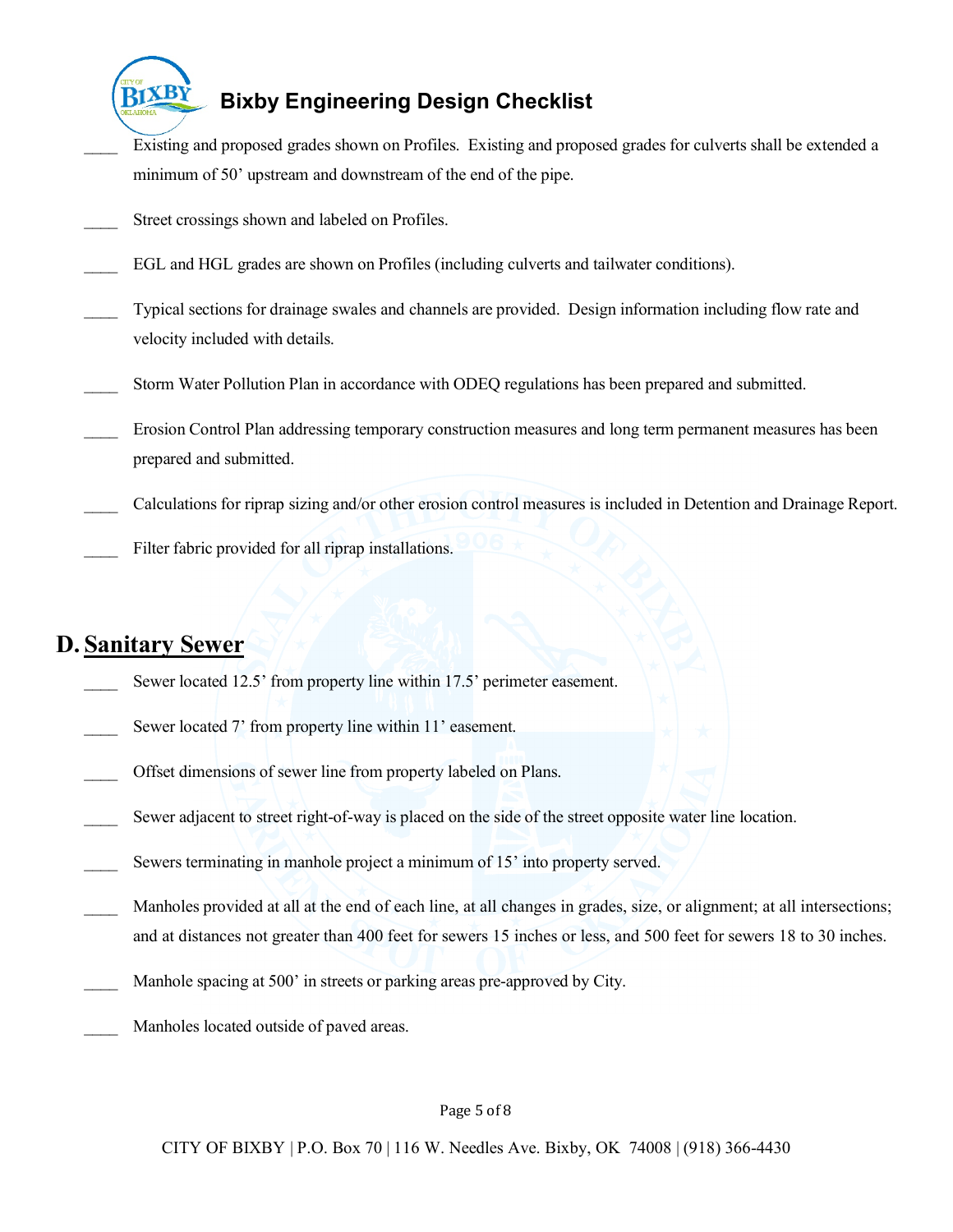

- crossing for sanitary sewer lines installed through back and side yards. Manhole access should be provided within 20' of the back of curb( i.e. outside possible fenced areas) at street
- Angle between inflow and outflow lines is greater than or equal to 90 degrees.
- **Each manhole labeled with unique identifier used on Plan drawings and on Profiles.**
- Minimum manhole depth  $= 4'$ .
- Manhole diameters approved for pipe sizes.
- Manholes with Stations and Rim/Invert elevations shown on the profiles.
- Rim elevations elevated minimum 1' above 100-year flood level or bolt-down covers specified.
- Drop manholes shown when the difference in manhole inverts is 2' or more.
- **EXECUTE:** Pipe label, size, material, and length of run included on Plans and on Profiles.
- \_\_\_\_ Flow direction arrows included on Plan Sheets.
- **Existing and proposed grades shown on Profiles.**
- \_\_\_\_ Fill areas shown, hatched, and labeled on Profiles.
- **EXECUTE:** Street crossings shown and labeled on Profiles.
- **EXECUTE:** Pipe materials and grades included on Profiles.
- Conduits/bores shown on Profiles.
- \_\_\_\_ Utility crossings (including water and storm sewer) and clearances shown and labeled on Profiles.
- 10' horizontal and 2' vertical clearance provided between sanitary sewer lines and water mains.
- At crossings of sanitary and storm sewer lines, the water line is to be installed over the sanitary and storm sewer lines except where otherwise pre-approved by the City Engineer. In areas of limited cover, conduit is used and/or construction of sanitary sewer lines with AWWA C900 pipe to keep the water line installation above that of the sanitary and storm sewer.
- Sufficient slope provided to maintain minimum velocity of 2 ft/sec.

Page 6 of 8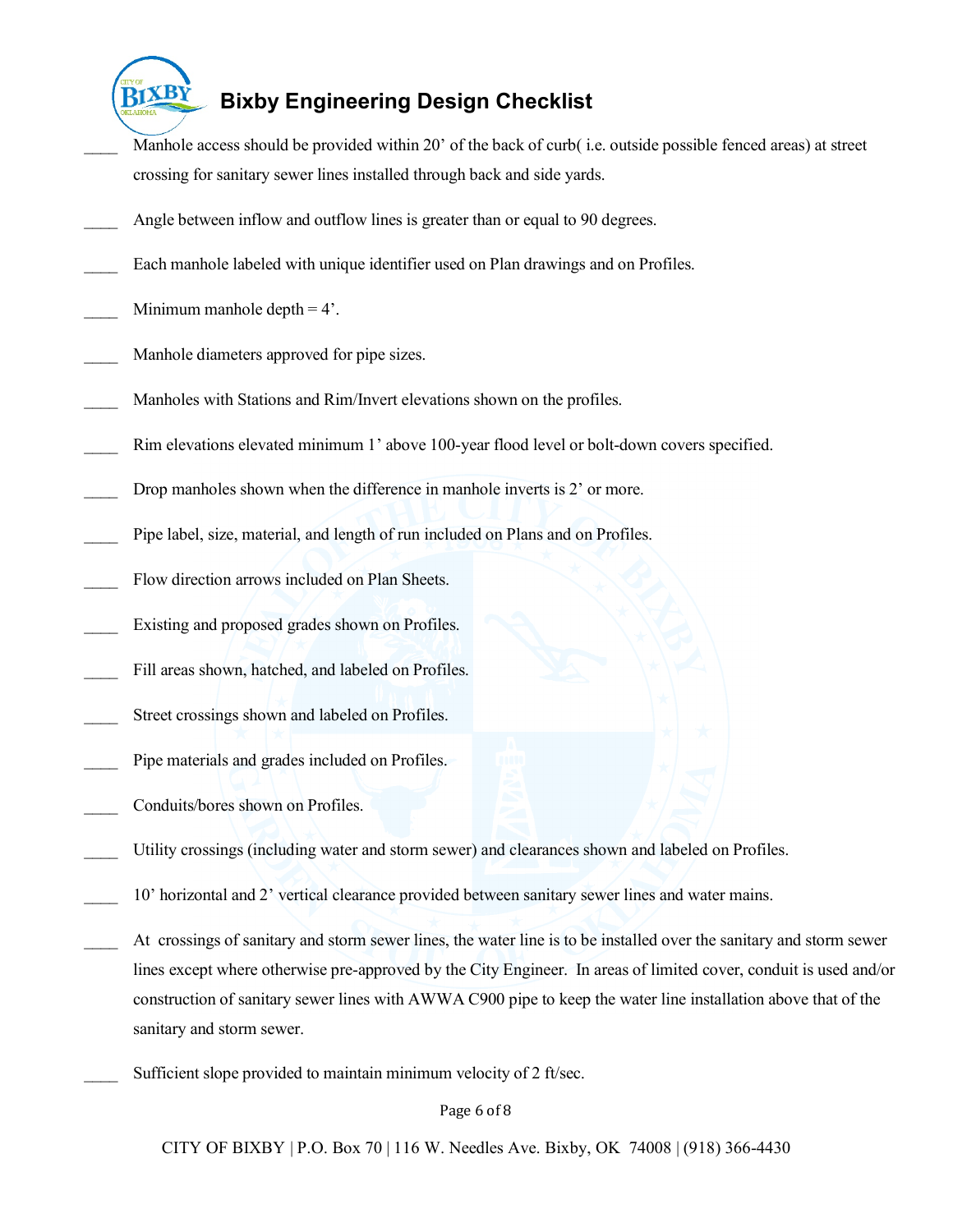

 $\overline{\phantom{a}}$ 

# **Bixby Engineering Design Checklist**

Main at sufficient depth and capacity to serve all upstream properties.

- \_\_\_\_ 3' minimum cover provided at creek or channel crossings. Either encased conduit with PVC line or encased DIP is shown for creek and channel crossings.
- Service tees included on Profiles with station, size, and direction. Design depth based on service line stubout 1.5' below surface, 2% min. grade, and 1.5' drop into sewer.
- \_\_\_\_ Finished Contours and Finished Floor elevations for each lot shown on Plan drawings.
- \_\_\_\_ Finished Floor elevations for each service tee shall be labeled and shown on Profiles.
- Pressure sewer system pre-approved by City.
- \_\_\_\_ Lift Stations and Force Mains designed and detailed in accordance with ODEQ regulations and City requirements for Lift Station layout and equipment.

## **E. Waterworks**

- Mains located and dimensioned at 8' from property line.
- \_\_\_\_ On all Plan sheets, structures that have (or will have) a finished floor elevation of 700 or less are specially designated to require installation of a pressure reducing valve.
- \_\_\_\_ Fire Hydrants spacing at 600' max for Residential areas and 300' max for Industrial and Commercial areas.
- Plan sheet showing coverage radii for all hydrants provided in drawing set.
- 4.5' bury Fire Hydrants labeled on Profiles.
- \_\_\_\_ Pipe label, size, material, and length of run included on Plans and on Profiles.
- All fire hydrants, valves, and fittings use easily identifiable symbols and are labeled  $\&$  stationed on Plan drawings and on Profiles. All hydrants, valves, and fittings mechanically restrained.
- All valves located outside paved areas.

Page 7 of 8